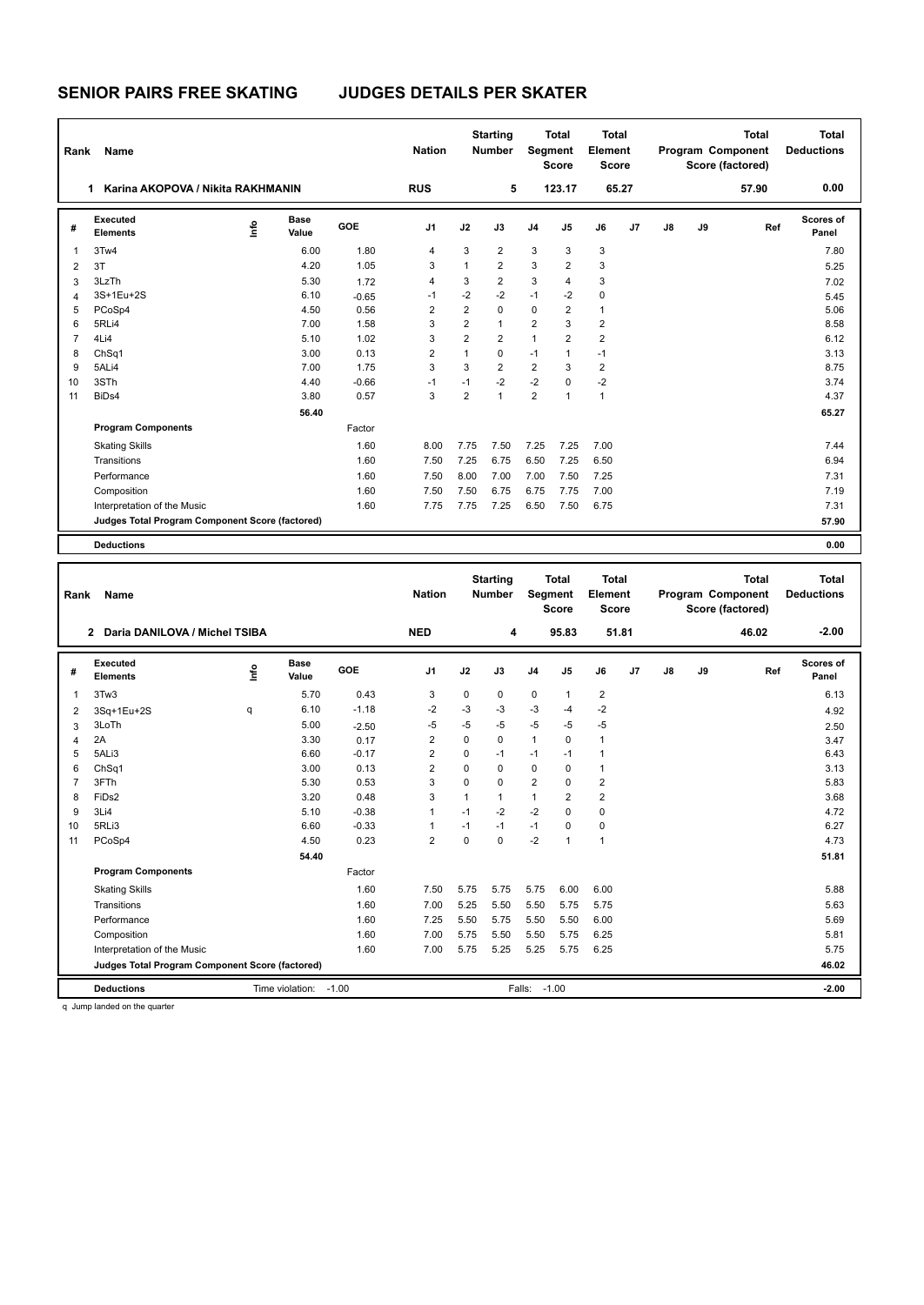## **SENIOR PAIRS FREE SKATING JUDGES DETAILS PER SKATER**

| Rank           | Name                                            |      |               |         | <b>Nation</b>  |              | <b>Starting</b><br><b>Number</b> |                      | <b>Total</b><br><b>Segment</b><br><b>Score</b> | <b>Total</b><br>Element<br><b>Score</b> |       |               |    | <b>Total</b><br>Program Component<br>Score (factored) | <b>Total</b><br><b>Deductions</b> |
|----------------|-------------------------------------------------|------|---------------|---------|----------------|--------------|----------------------------------|----------------------|------------------------------------------------|-----------------------------------------|-------|---------------|----|-------------------------------------------------------|-----------------------------------|
|                | Nika OSIPOVA / Dmitry EPSTEIN<br>3.             |      |               |         | <b>NED</b>     |              | 3                                |                      | 88.51                                          |                                         | 43.37 |               |    | 45.14                                                 | 0.00                              |
| #              | Executed<br><b>Elements</b>                     | lnfo | Base<br>Value | GOE     | J1             | J2           | J3                               | J <sub>4</sub>       | J <sub>5</sub>                                 | J6                                      | J7    | $\mathsf{J}8$ | J9 | Ref                                                   | Scores of<br>Panel                |
| -1             | 2S+1Eu+2S                                       |      | 3.10          | 0.16    |                | 1            | $\mathbf{1}$                     | $\overline{2}$       | $\mathbf{1}$                                   | $\overline{2}$                          |       |               |    |                                                       | 3.26                              |
| $\overline{2}$ | 3Tw2                                            |      | 5.40          | 0.54    | 2              | $\mathbf 0$  | $\mathbf 0$                      | $-1$                 | $\overline{2}$                                 | $\overline{2}$                          |       |               |    |                                                       | 5.94                              |
| 3              | 3FTh                                            |      | 5.30          | $-0.13$ | 0              | $-1$         | -1                               | 0                    | 0                                              | $\mathbf 0$                             |       |               |    |                                                       | 5.17                              |
| $\overline{4}$ | 2T                                              |      | 1.30          | 0.10    | 2              | $\mathbf 0$  | $\Omega$                         | $\mathbf{1}$         | $\mathbf{1}$                                   | $\mathbf{1}$                            |       |               |    |                                                       | 1.40                              |
| 5              | 4Li4                                            |      | 5.10          | 0.51    | $\overline{2}$ | $-1$         | $\mathbf{1}$                     | 0                    | $\overline{2}$                                 | $\mathbf{1}$                            |       |               |    |                                                       | 5.61                              |
| 6              | FiDs2                                           |      | 3.20          | 0.08    | 2              | $\mathbf 0$  | 0                                | $-1$                 | $\mathbf{1}$                                   | 0                                       |       |               |    |                                                       | 3.28                              |
| $\overline{7}$ | Ch <sub>Sq1</sub>                               |      | 3.00          | 0.75    | $\overline{2}$ | $\mathbf{1}$ | $\mathbf{1}$                     | $\mathbf{1}$         | $\overline{2}$                                 | $\overline{2}$                          |       |               |    |                                                       | 3.75                              |
| 8              | 3STh                                            |      | 4.40          | $-0.33$ | $\Omega$       | $-1$         | $-1$                             | $-1$                 | $-1$                                           | $\mathbf{1}$                            |       |               |    |                                                       | 4.07                              |
| 9              | 5BLi4                                           |      | 6.50          | 0.49    | $\overline{2}$ | $-1$         | $\mathbf 0$                      | $-4$                 | $\overline{2}$                                 | $\overline{2}$                          |       |               |    |                                                       | 6.99                              |
| 10             | 5ALi                                            |      | 0.00          | 0.00    |                |              |                                  | $\ddot{\phantom{1}}$ |                                                |                                         |       |               |    |                                                       | 0.00                              |
| 11             | PCoSp3                                          |      | 4.00          | $-0.10$ | $-3$           | $\mathbf 0$  | $-1$                             | 0                    | $\mathbf 0$                                    | $\mathbf 0$                             |       |               |    |                                                       | 3.90                              |
|                |                                                 |      | 41.30         |         |                |              |                                  |                      |                                                |                                         |       |               |    |                                                       | 43.37                             |
|                | <b>Program Components</b>                       |      |               | Factor  |                |              |                                  |                      |                                                |                                         |       |               |    |                                                       |                                   |
|                | <b>Skating Skills</b>                           |      |               | 1.60    | 7.00           | 5.50         | 5.00                             | 5.50                 | 5.75                                           | 5.75                                    |       |               |    |                                                       | 5.63                              |
|                | Transitions                                     |      |               | 1.60    | 7.00           | 5.00         | 4.75                             | 4.75                 | 6.00                                           | 5.75                                    |       |               |    |                                                       | 5.38                              |
|                | Performance                                     |      |               | 1.60    | 7.25           | 5.50         | 5.25                             | 4.50                 | 5.75                                           | 6.00                                    |       |               |    |                                                       | 5.63                              |
|                | Composition                                     |      |               | 1.60    | 7.00           | 5.25         | 4.75                             | 5.00                 | 6.25                                           | 6.25                                    |       |               |    |                                                       | 5.69                              |
|                | Interpretation of the Music                     |      |               | 1.60    | 7.25           | 5.50         | 5.25                             | 4.75                 | 6.25                                           | 6.50                                    |       |               |    |                                                       | 5.88                              |
|                | Judges Total Program Component Score (factored) |      |               |         |                |              |                                  |                      |                                                |                                         |       |               |    |                                                       | 45.14                             |
|                | <b>Deductions</b>                               |      |               |         |                |              |                                  |                      |                                                |                                         |       |               |    |                                                       | 0.00                              |
|                |                                                 |      |               |         |                |              |                                  |                      |                                                |                                         |       |               |    |                                                       |                                   |

| Rank           | <b>Name</b>                                     |         |                      |         | <b>Nation</b>  |              | <b>Starting</b><br><b>Number</b> | Segment        | <b>Total</b><br><b>Score</b> | <b>Total</b><br>Element<br><b>Score</b> |                |               |    | <b>Total</b><br>Program Component<br>Score (factored) | <b>Total</b><br><b>Deductions</b> |
|----------------|-------------------------------------------------|---------|----------------------|---------|----------------|--------------|----------------------------------|----------------|------------------------------|-----------------------------------------|----------------|---------------|----|-------------------------------------------------------|-----------------------------------|
|                | Milania VÄÄNÄNEN / Mikhail AKULOV<br>4          |         |                      |         | <b>FIN</b>     |              | 2                                |                | 76.18                        |                                         | 38.66          |               |    | 39.52                                                 | $-2.00$                           |
| #              | Executed<br><b>Elements</b>                     | ١nfo    | <b>Base</b><br>Value | GOE     | J <sub>1</sub> | J2           | J3                               | J4             | J5                           | J6                                      | J <sub>7</sub> | $\mathsf{J}8$ | J9 | Ref                                                   | Scores of<br>Panel                |
| $\overline{1}$ | 2Tw3                                            |         | 3.20                 | 0.56    | $\overline{2}$ | $\mathbf{1}$ | $\mathbf{1}$                     | $\overline{2}$ | $\overline{2}$               | $\overline{2}$                          |                |               |    |                                                       | 3.76                              |
| $\overline{2}$ | 3S<                                             | $\prec$ | 3.44                 | $-1.72$ | $-5$           | $-5$         | -5                               | $-5$           | $-5$                         | $-5$                                    |                |               |    |                                                       | 1.72                              |
| 3              | $2T+2T$                                         |         | 2.60                 | $-0.23$ | -1             | $-2$         | $-2$                             | $\mathbf 0$    | $-2$                         | $-2$                                    |                |               |    |                                                       | 2.37                              |
| $\overline{4}$ | 5BLi1                                           |         | 5.40                 | 0.00    | 3              | $\Omega$     | $\Omega$                         | $-1$           | $\Omega$                     | $\mathbf 0$                             |                |               |    |                                                       | 5.40                              |
| 5              | 2LoTh                                           |         | 2.80                 | $-0.56$ | $-2$           | $-2$         | $-2$                             | $-2$           | $-2$                         | $-3$                                    |                |               |    |                                                       | 2.24                              |
| 6              | FiDs3                                           |         | 3.50                 | 0.44    | 3              | 1            | $\mathbf{1}$                     | 1              | $\overline{1}$               | $\overline{2}$                          |                |               |    |                                                       | 3.94                              |
| $\overline{7}$ | ChSq1                                           |         | 3.00                 | 0.13    | $\Omega$       | 0            | $\Omega$                         | $\mathbf 0$    | 1                            | $\mathbf{1}$                            |                |               |    |                                                       | 3.13                              |
| 8              | 3STh                                            |         | 4.40                 | $-2.20$ | $-5$           | $-5$         | -5                               | $-4$           | $-5$                         | $-5$                                    |                |               |    |                                                       | 2.20                              |
| 9              | 4Li3                                            |         | 4.70                 | 0.00    | $\overline{2}$ | $\mathbf 0$  | $\mathbf 0$                      | $\pmb{0}$      | $\mathbf 0$                  | $\mathbf 0$                             |                |               |    |                                                       | 4.70                              |
| 10             | 5RLi1                                           |         | 5.80                 | $-0.87$ | $\mathbf 0$    | $-1$         | $-2$                             | $-4$           | $-2$                         | $-1$                                    |                |               |    |                                                       | 4.93                              |
| 11             | PCoSp4                                          |         | 4.50                 | $-0.23$ | $\overline{1}$ | $-1$         | $-1$                             | $-2$           | 0                            | $\mathbf 0$                             |                |               |    |                                                       | 4.27                              |
|                |                                                 |         | 43.34                |         |                |              |                                  |                |                              |                                         |                |               |    |                                                       | 38.66                             |
|                | <b>Program Components</b>                       |         |                      | Factor  |                |              |                                  |                |                              |                                         |                |               |    |                                                       |                                   |
|                | <b>Skating Skills</b>                           |         |                      | 1.60    | 6.00           | 5.25         | 5.25                             | 4.75           | 5.25                         | 5.75                                    |                |               |    |                                                       | 5.38                              |
|                | Transitions                                     |         |                      | 1.60    | 5.75           | 4.50         | 4.50                             | 4.00           | 5.00                         | 5.50                                    |                |               |    |                                                       | 4.88                              |
|                | Performance                                     |         |                      | 1.60    | 5.75           | 4.25         | 4.75                             | 4.25           | 5.00                         | 5.25                                    |                |               |    |                                                       | 4.81                              |
|                | Composition                                     |         |                      | 1.60    | 6.00           | 4.50         | 4.50                             | 4.25           | 5.00                         | 5.25                                    |                |               |    |                                                       | 4.81                              |
|                | Interpretation of the Music                     |         |                      | 1.60    | 6.00           | 4.25         | 4.50                             | 4.00           | 5.25                         | 5.25                                    |                |               |    |                                                       | 4.81                              |
|                | Judges Total Program Component Score (factored) |         |                      |         |                |              |                                  |                |                              |                                         |                |               |    |                                                       | 39.52                             |
|                | <b>Deductions</b>                               |         | Falls:               | $-2.00$ |                |              |                                  |                |                              |                                         |                |               |    |                                                       | $-2.00$                           |

< Under-rotated jump